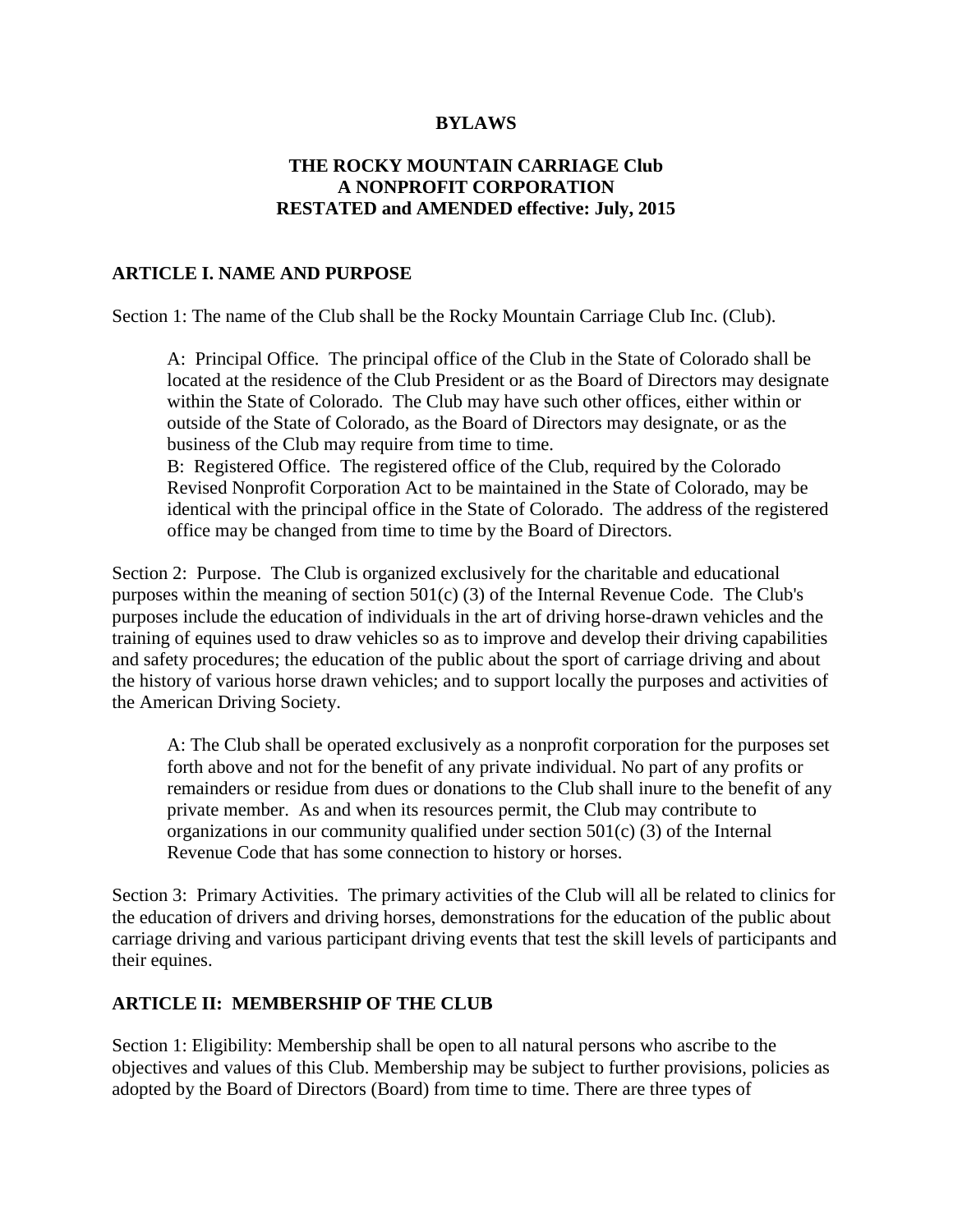membership:

A: Regular membership: shall be open to all persons eighteen years of age or older as a family or individual membership.

B: Junior Membership: shall be open to all persons under the age of eighteen.

C: Honorary Membership: shall be open to those individuals who have rendered

exceptional service to the Club as determined by the Board and voted on by the members.

Section 2: Dues and Voting Privileges. Dues shall be due and payable on or before the first day of January each year. No member may vote whose dues are not paid for the current year. Dues for the different memberships shall be as follows:

A: Regular membership dues for the following year will be determined annually by the Board. Regular members shall be allowed full benefit of all Club activities and services. Members in good standing will be allowed to vote for members of the Board and participate in Club governance as set forth herein.

B: Junior membership dues for the following year will be determined annually by the Board. Junior members shall be allowed full benefit of all Club activities and services but will have no voting privileges.

C: Honorary memberships shall be exempt from dues and have no voting privileges.

Section 3: Election of Membership.

A: Each applicant for membership must submit their application on a form approved by the Board. The applicant shall assert that they agree to abide by these by-laws and the rules of the American Driving Society. The application must be accompanied by the annual dues.

B: All applications are to be filed with the Treasurer of the Club.

C: A copy of the by-laws will be provided to all new members and available to existing Club members on the carriage Club web site.

Section 4: Termination of Membership. Membership may be terminated at the discretion of the Board, for any of the following reasons:

A: Resignation. Any member may resign from the Club upon notice to the Secretary at any time. However, such resignation will not relieve the member from obligation of paying any outstanding membership dues.

B: Non-Renewal. Any member who has failed to pay their dues by March 31st shall be notified by the Board and if the same remain unpaid after the following April 30th, their membership will be terminated.

C: Expulsion. A membership may be terminated by expulsion for behavior detrimental to the Club or its members, as determined by the Board.

### **ARTICLE III: MEETINGS AND VOTING**

Section 1: Meetings.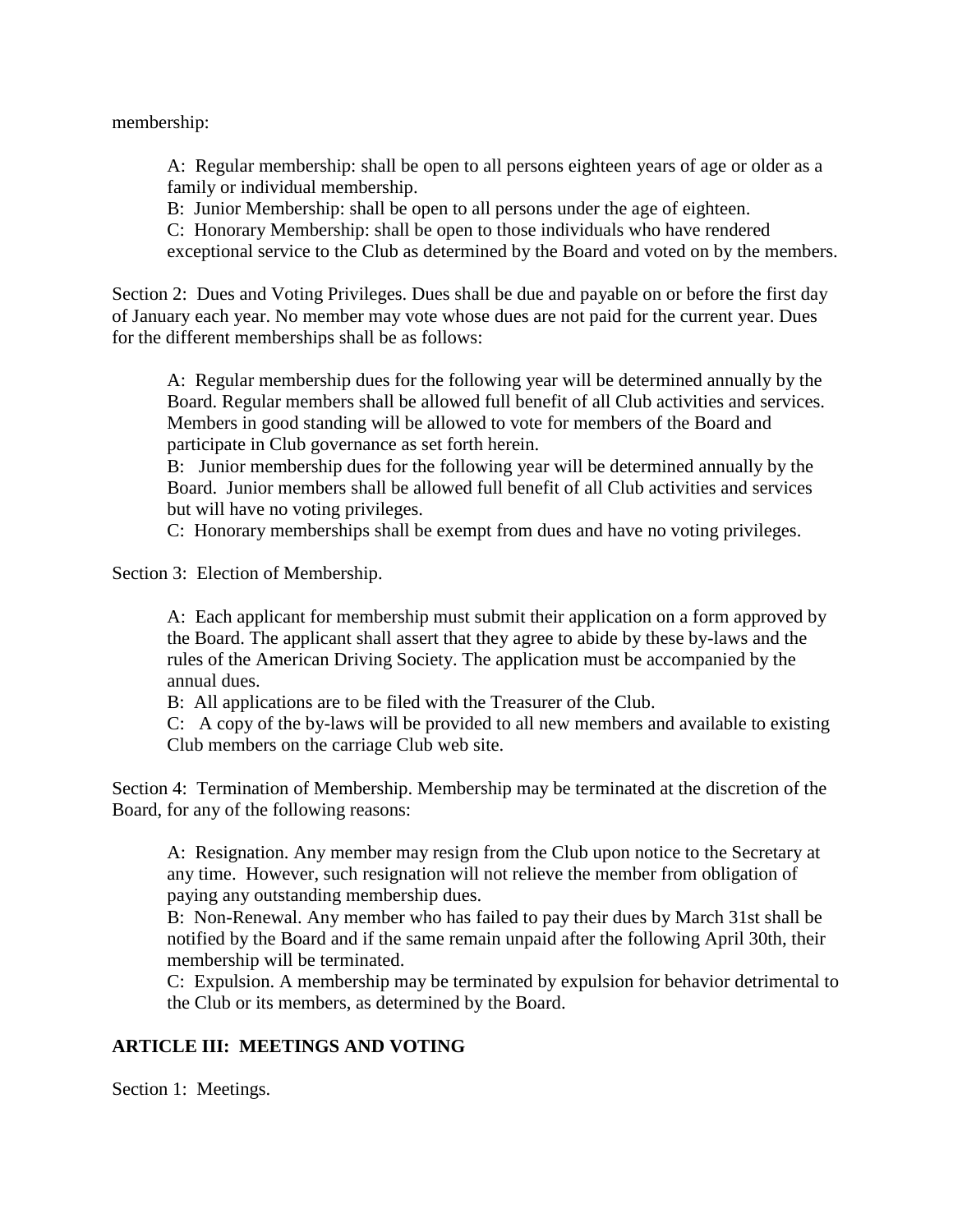A: The annual meeting of the Club shall be held in November to elect members of the Board and to conduct such further business as may be necessary.

B: Regular meetings of the Club may be held at a time and place as determined by the membership.

C: All meetings of the Club will be conducted under parliamentary procedure (example: current edition of Roberts Rules of Order).

D: Notice shall be provided at least fourteen days in advance, and may be accomplished by publication in the club newsletter, electronic mail and/or electronic publication on the Club Internet site.

E: Resolution of matters submitted to the membership for vote shall be determined by the largest number of those votes submitted in favor thereof, except as otherwise may be required in these by-laws or required by law.

Section 2: Special Club Meetings.

A: Special meetings may be called by the President or upon written request of at least seven members of the Club in good standing.

B: Written or electronic notice (club newsletter, email and/or electronic publication on the Club Internet site) of such meeting shall be provided to the club membership by the Secretary at least fourteen days prior to the date of the meeting, and said notice shall state the purpose of the meeting. The order of business will be limited to the previously announced agenda.

C: Twenty percent of the regular membership in good standing constitutes a quorum for Special Club Meetings.

Section 3: Board of Directors Meetings.

A: There shall be at least one Board Meeting per year. Additional Board Meetings may be held throughout the year at such hour and place as designated by the President and agreed on by the Board.

B: Written or electronic notice (club newsletter, email and/or electronic publication on the Club Internet site) of the meeting shall be provided to the club membership by the Secretary at least fourteen days prior to the date of the meeting.

C: A scheduled Board Meeting that has been postponed due to unforeseen circumstances may be rescheduled without a 14 day membership notification. Notification of such a meeting will be done by club newsletter, electronic notification (email) or electronic publication on the Club Internet site.

D: A majority of Board Members eligible to vote on the issues discussed shall constitute sufficient quorum.

E: Any situation requiring immediate action or a decision by the Board that may be done at a meeting, may be taken without a meeting if explicitly agreed to by the Board Members through telephone, fax, email or other electronic forms of communication.

Section 4: Voting.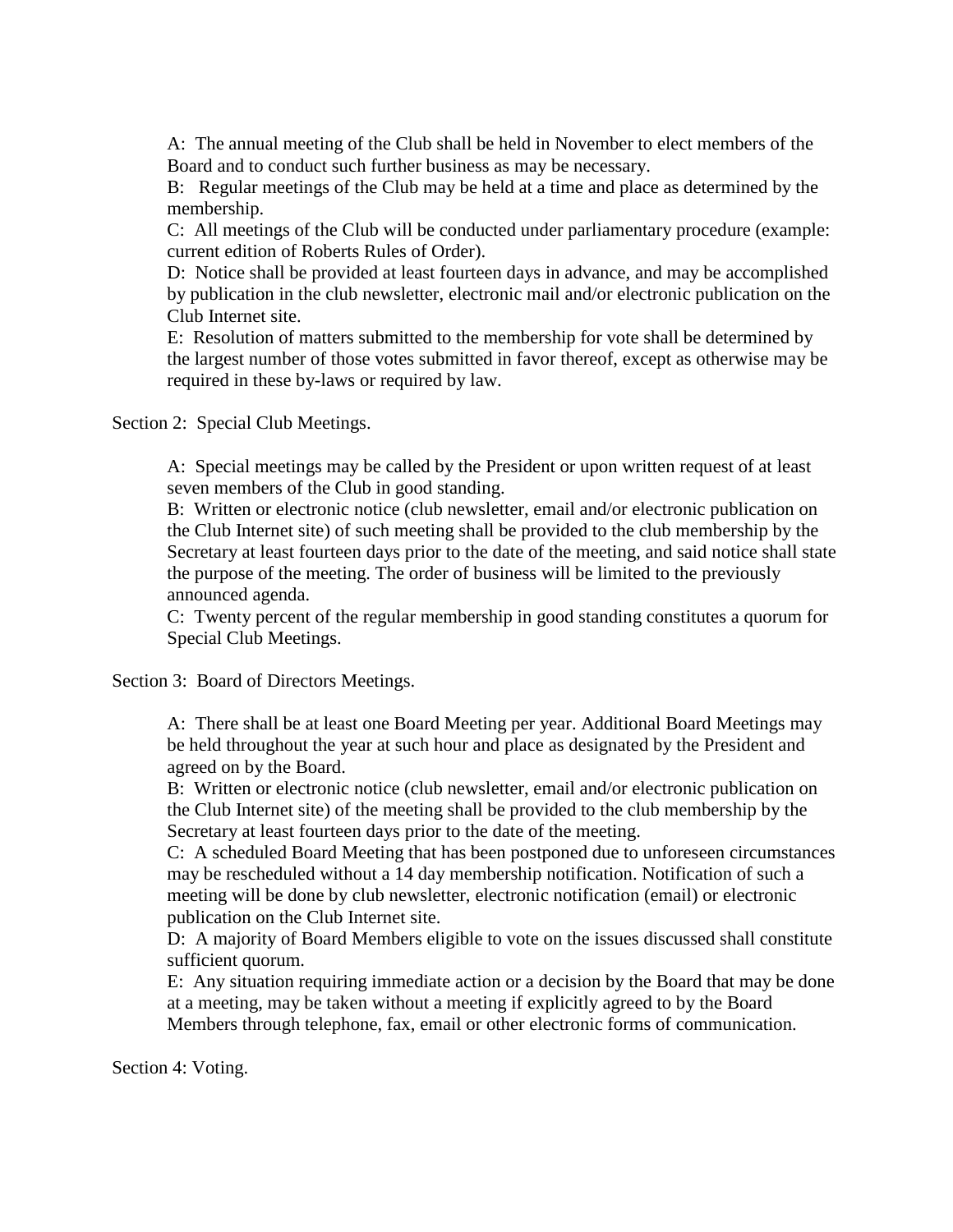A: Each regular membership (individual or family) in good standing shall be entitled to one vote at any Club Meeting.

B: Voting for Officers and Board member will be done by written ballot.

C: Proxy voting will not be permitted at any Club meeting or election.

D: For the election of Club Officers and Board Members and for amendments to the Club Bylaws ONLY, absentee voting may be accepted. Absentee voting may be done by

a method approved of by the Board.

E: Each Board position shall have one vote.

### **ARTICLE IV: OFFICERS AND BOARD MEMBERS**

Section 1: Board of Directors.

A: The Board of Directors shall be comprised of those elected office holders described below and three other elected persons.

B: General management of the Club's affairs shall be entrusted to the Board.

C: It shall be permissible for the Board to retain the aid of attorneys, accountants or other professionals in the assistance of fulfilling the directives of the Board. If the cost of such assistance exceeds \$500.00, the Board must request approval from the general membership before retaining such assistance.

D: Only Officers and Board members duly elected by the membership shall be entitled to vote on issues requiring Board action or approval.

E: No person who is not a Board Member may legally obligate the Club unless explicitly authorized by the President to do so.

F: The act of a majority of the Board Members shall be the act of the Board unless otherwise specifically required.

G: The Board of Directors shall not receive salaries for their services, but may be entitled to reimbursement for any out of pocket expenses or costs incurred in service of the Club.

H: No two or more people from the same family household can serve as an Officer or on the Board of Directors simultaneously.

Section 2: Officers.

The Club's officers, consisting of the President, Vice-President, Secretary and Treasurer, shall serve on the Board in their respective capacities as described below.

A: The President shall preside at all meetings of the Club, and shall be the principal executive officer of the Club. The President shall preserve order and ensure that the bylaws, rules, policies and directives of the Board are fulfilled. The President may sign contracts or other instruments which the Board has authorized to be entered.

B: The Vice-President shall have the powers and exercise the duties of the President in the absence of the President.

C: The Secretary shall keep a record of all meetings of the Club and shall be responsible for communicating notices to members regarding club affairs. The Secretary shall carry out such other duties as are prescribed from time to time.

D: The Treasurer shall be responsible for managing the financial transactions of the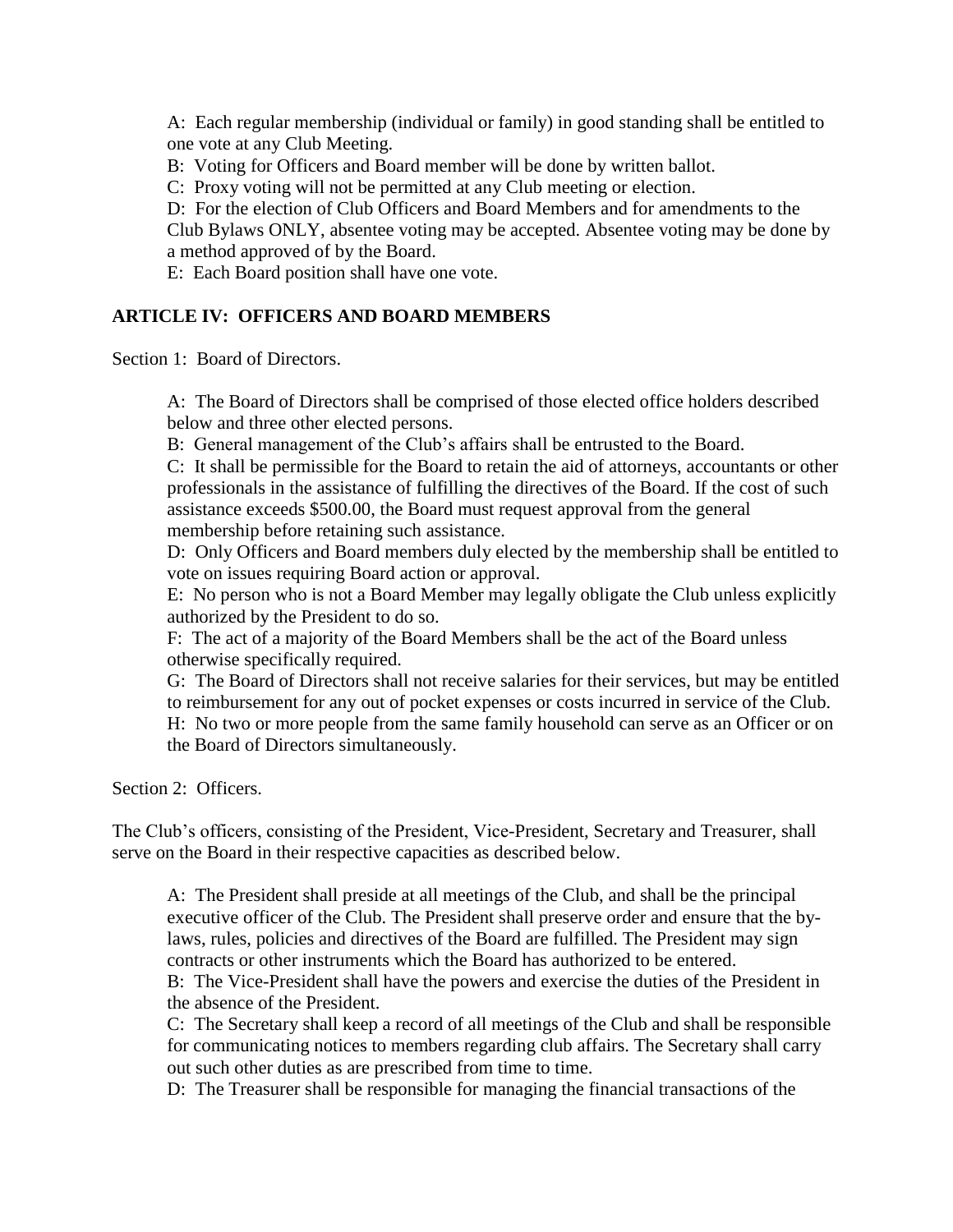Club. The Treasurer, with the President, shall have check signing authority. The Treasurer shall keep account of all financial matters related to the Club in a manner approved by the Board and in accordance with acceptable accounting principles for an organization of this type. The Treasurer shall report to the membership at every regular meeting the condition of the Club's finances, and summarize the financial transactions incurred by the Club since the last reporting. The Treasurer shall ensure compliance and good standing with the regulations of the Secretary of State of Colorado. It is expected that the Treasurer will manage the filing of any documents necessary for compliance with the Club's 501(c) (3) status. The Treasurer's books may be audited annually by an impartial committee of three members in good standing and are not currently serving on the Board with the Treasurer. The Treasurer shall keep an updated list of the members and their address, and make such list available as required.

Section 3: Indemnification by Club:

A: The Club shall indemnify the Board Members and its Officers to the extent expressly permitted or required by the Colorado Nonprofit Corporation Act and this shall not be deemed exclusive of any other rights to which seeking indemnification may be entitled to under the laws of Colorado or as provided in these by-laws.

Section 4: Checks, Drafts or Orders for Payment

A: All checks, drafts or orders for payment of money, notes or other evidences of indebtedness issued in the name of the Club, shall be signed by such officer(s) or agent(s) of the Club and in such manner as may be determined by resolution of the Board. B: Only one signature is required for checks, either the Treasurer or one other Officer or Board Member as designated.

Section 5: Donations

A: The Board may accept on behalf of the Club any charitable donation, gift, bequest or devise for the general purposes of or for any special purposes of the Club.

# **ARTICLE V: ELECTIONS**

Section 1: Nominations

A: No person may be a candidate for any club election without prior nomination from another member.

B: Nominations for Board Members may be made by and for any consenting member of the Club, at any meeting for which such election is held.

C: In addition, interest in serving on the Board will be solicited as follows: during the month of August, the Board shall solicit a nominating committee consisting of three members and two alternates, not more than one of whom shall be a member of the Board. D: The committee shall select a chairman and it shall be his/her duty to call a committee meeting.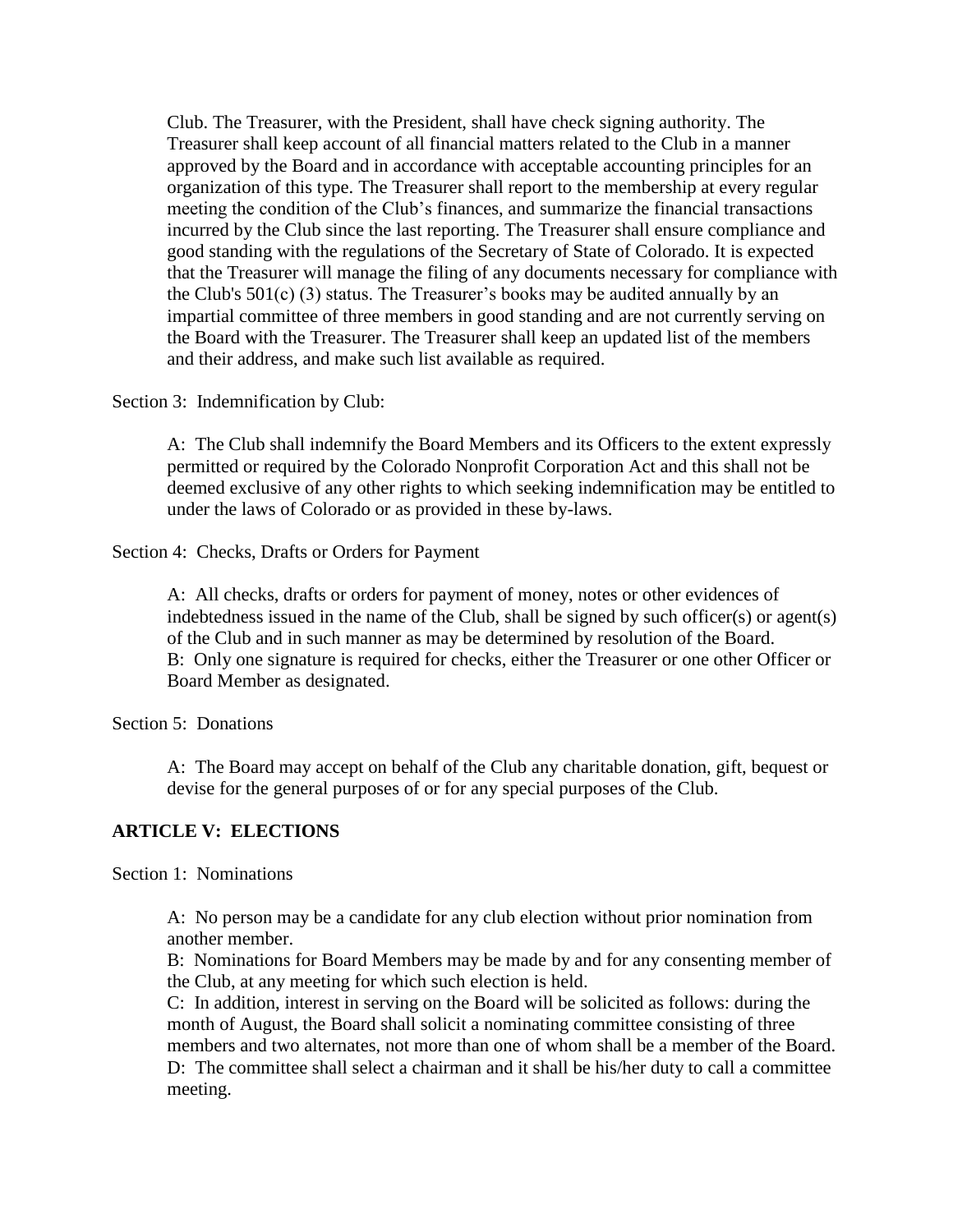1. The committee accepts nominations for at least one candidate for each office and one other candidate for the position on the Board.

2. After securing the consent of each person so nominated the committee chairman shall immediately report the nominations to the Secretary in writing, (electronic or other).

3. Upon receipt of the nomination committee report, the Secretary shall notify the membership at the September meeting of those nominated as described herein. Membership notification may be published in the club newsletter and/or on the Club Internet site.

E: Open nominations will be accepted from the membership during the September meeting. At the conclusion of the September meeting, the nominations will be closed. F: The Secretary will notify the membership of the final slate of nominations for Officers and Board Members via the Club newsletter and/or on the Club Internet site.

Section 2: Term Length

A: Officers shall serve for a term of one year after being elected at the annual November meeting.

B: Board members shall serve for a term of three years after being elected at the annual November meeting.

Section 3: Vacancies.

A: Any vacancies occurring on the Board shall be filled for the unexpired term of the office by majority vote of the members as soon as reasonably possible.

### **ARTICLE VI: COMMITTEES**

The Board may each year appoint committees to advance the work of the Club subject to the provisions above and the ultimate authority of the Board acting in its discretion.

### **ARTICLE VII: CONDUCT**

Section 1: Members shall conduct themselves in a manner consistent with the objectives and purpose of the Club. The club values the respectful treatment of its members, their safety and privacy. Specifically, no member may utilize club membership lists for the delivery or email of unauthorized material. The Board may also adopt further provisions and regulations necessary to ensure the wellbeing and safety of its members and may enforce the same in any manner reasonably necessary. In the event a member is expelled from the Club they will forfeit their rights to any membership dues and will immediately return any material owned by the Club and in their possession.

Section 2: The members recognize the inherent dangers of the sport of carriage driving and assume the risk of all injury and loss which may result in participation of club activities. It is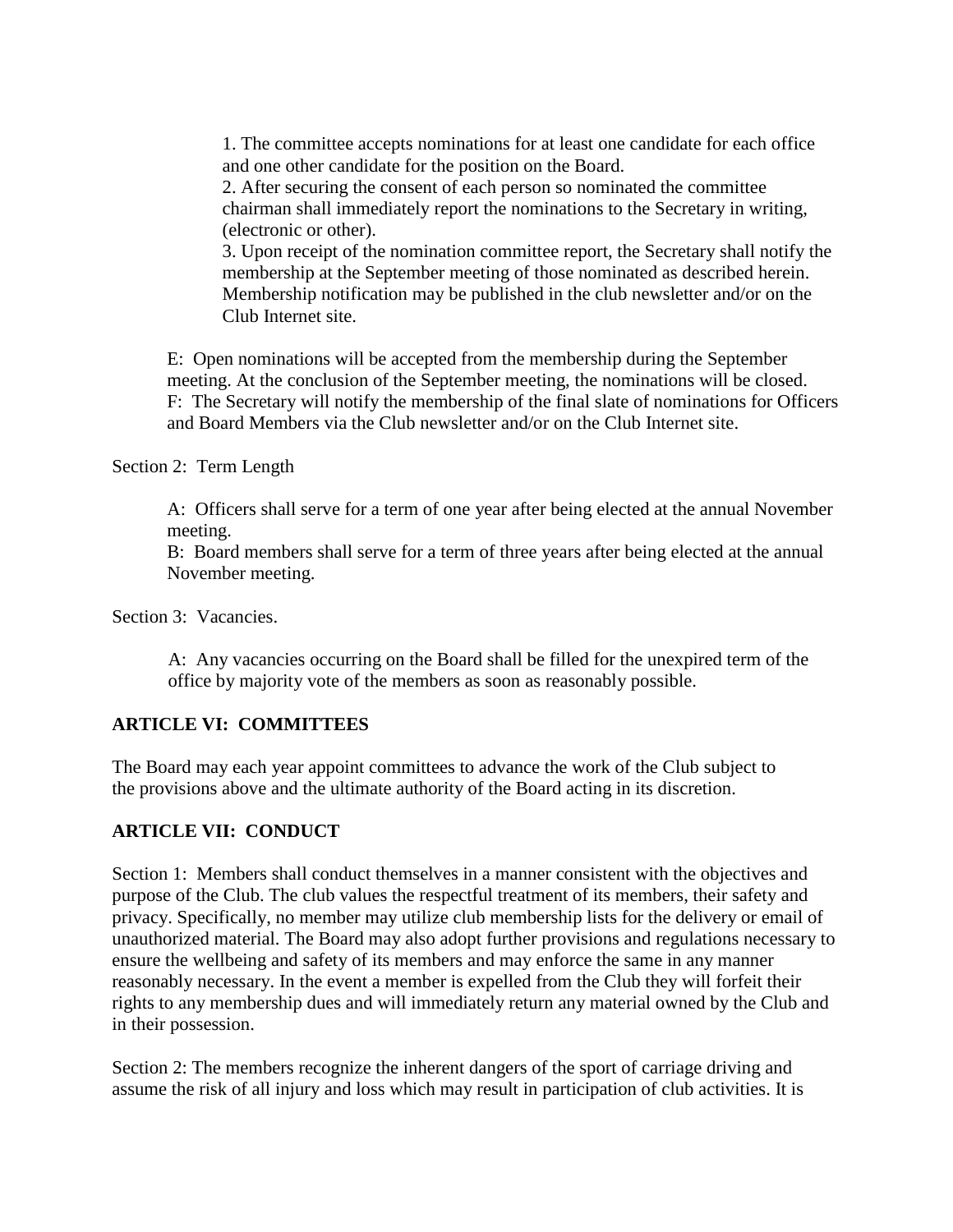expressly acknowledged that the Club is not a for profit organization with limited ability and resources to ensure the safety of its members. Therefore, members agree to hold harmless the Club, and its members from all liability and damage, resulting from any injury or loss associated with the activities sponsored by the Club, except in the event of intentional misconduct or criminal liability by an individual. Furthermore, the members agree to follow the applicable regulations and rules regarding safety and to comply with any applicable standards of practice and customs related to the sport of driving as may be necessary to ensure the safety of themselves and others at Club events.

Section 3: Personal Liability: Except as provided by C.R.S. Section 7-128-402 and Section 7- 128-403, members of the Board shall not be personally liable to the Club or its members for monetary damage or breach of fiduciary duty in their role as Board Members.

# **ARTICLE VIII: AMENDMENTS**

Section 1: Amendments to the by-laws may be proposed by the Board or by written petition addressed to the Secretary and signed by twenty percent of the regular membership in good standing. Amendments proposed by such petition shall be promptly considered by the Board and must be submitted to the members with recommendations of the Board by the Secretary for a vote within three months of the date the petition was received by the Secretary.

Section 2: The by-laws may be amended by a two-thirds vote of the membership.

# **ARTICLE IX: NONDISCRIMINATION**

The officers, directors, committee members, employees, and persons served by this Club shall be selected entirely on a nondiscriminatory basis with respect to age, sex, race, religion, national origin, and sexual orientation.

# **ARTICLE X: BOOK AND RECORDS**

The Club shall keep correct and complete books and records of account and shall also keep minutes of the proceedings of the membership, the Board of Directors and all committees having any of the authority of the Board of Directors.

# **ARTICLE XI: FISCAL YEAR**

The fiscal year of the Club shall end on the last day of December of each calendar year.

# **ARTICLE XII: DISSOLUTION**

The Club may be dissolved at any time by the written consent of not less than two-thirds of the regular members. In the event of the dissolution of the Club, whether voluntary or involuntary or by operation of law, none of the property of the Club nor any proceeds thereof, nor any assets of the Club shall be distributed to any members of the Club; but after payment of the debts of Club, its property and assets shall be given to the charitable organization qualified under section 501(c)